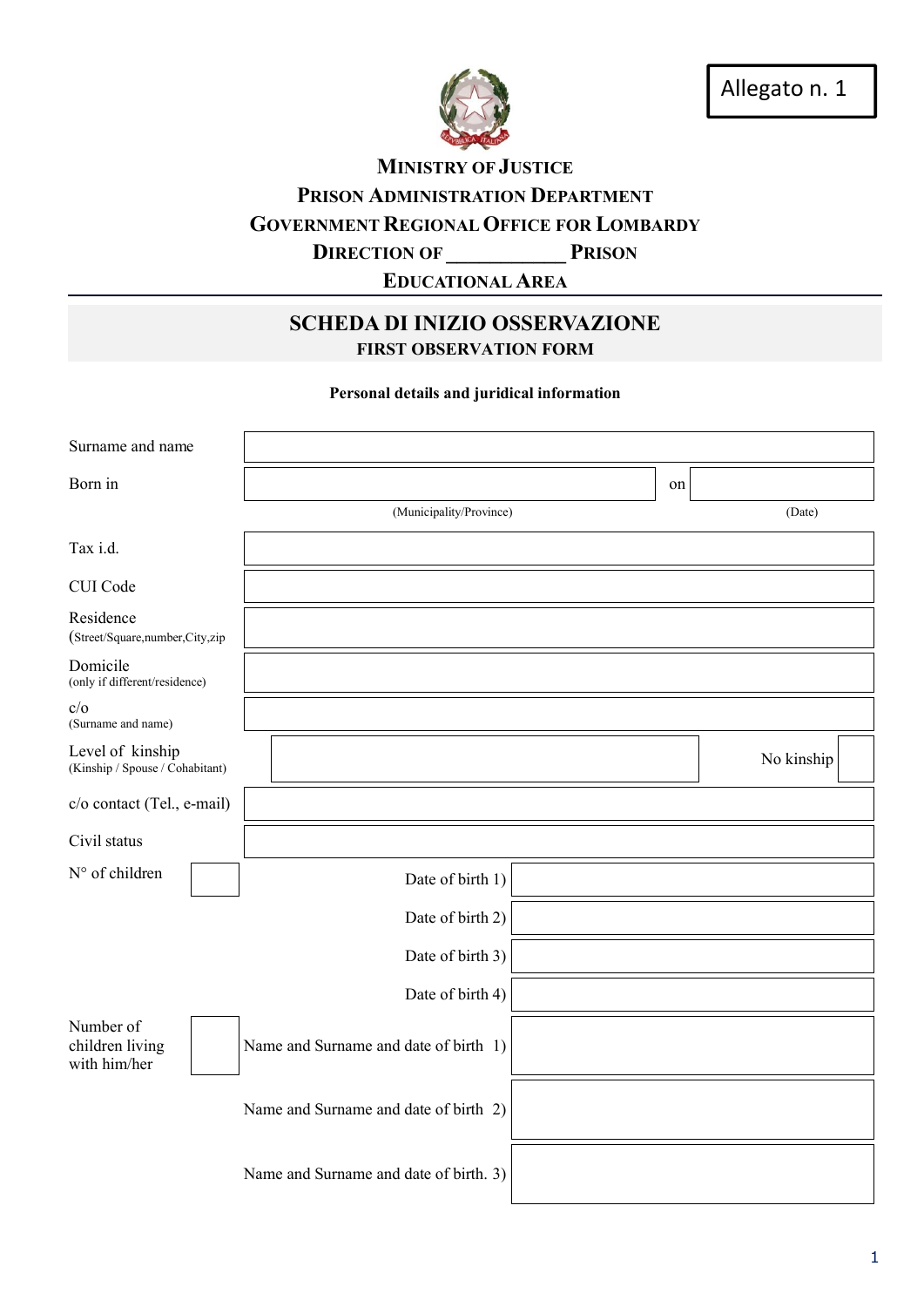|                                                                                                                                                                                                                                                                                                                                                                                                                                                                                                                                                                                                                                                                                                                                                                                                     | Name and Surname and date of birth 4)                                                                                                                                                               |                                                                                            |            |           |
|-----------------------------------------------------------------------------------------------------------------------------------------------------------------------------------------------------------------------------------------------------------------------------------------------------------------------------------------------------------------------------------------------------------------------------------------------------------------------------------------------------------------------------------------------------------------------------------------------------------------------------------------------------------------------------------------------------------------------------------------------------------------------------------------------------|-----------------------------------------------------------------------------------------------------------------------------------------------------------------------------------------------------|--------------------------------------------------------------------------------------------|------------|-----------|
| Identity card or equivalent documents                                                                                                                                                                                                                                                                                                                                                                                                                                                                                                                                                                                                                                                                                                                                                               |                                                                                                                                                                                                     | $\Box$ YES $\Box$ NO;                                                                      |            |           |
| Permit of stay:                                                                                                                                                                                                                                                                                                                                                                                                                                                                                                                                                                                                                                                                                                                                                                                     | $\Box$ YES<br>$\Box$ NO                                                                                                                                                                             | $\Box$ pending renewal c/o                                                                 |            |           |
| of Legislative Decree 25.07.1998 n.º 286                                                                                                                                                                                                                                                                                                                                                                                                                                                                                                                                                                                                                                                                                                                                                            |                                                                                                                                                                                                     | Do you wish to be expelled and return freely to your country of origin pursuant to art. 16 | $\Box$ YES | $\Box$ NO |
| If YES, remember that:<br>1)<br>you have to be identified<br>2)<br>3)<br>4)<br>5)                                                                                                                                                                                                                                                                                                                                                                                                                                                                                                                                                                                                                                                                                                                   | the conviction has to be final<br>you have to be illegally staying in Italy and/or a clandestine<br>the residual conviction must be for more than two years<br>crimes provided for in art. 4 bis OP | the crime must not be among those under art. 407, para 2, let. a) CPP, comprising          |            |           |
| country of origin?                                                                                                                                                                                                                                                                                                                                                                                                                                                                                                                                                                                                                                                                                                                                                                                  |                                                                                                                                                                                                     | Do you wish to be informed about the possibilities of serving your sentence in your        | $\Box$ YES | $\Box$ NO |
| If YES, remember that:<br>in Europe it is allowed only if:<br>1) the conviction is final<br>the crime for which the conviction ruling has been issued is punished with a<br>punishment of a maximum duration of no less than three years.<br>3) the residual conviction must not be for less than six months<br>For the relevant procedure see Legislative Decree 161/2010 (transposing FD 909/2008),<br>for the list of adhering countries, please visit www.giustizia.it<br>If YES, remember that:<br>outside Europe and for European countries that have not transposed the Framework<br>Decision, the 1983 Strasbourg Convention applies to the transfer of sentenced persons or<br>the discipline set out by specific bilateral agreements (that you can find on the<br>www.giustizia.it site) |                                                                                                                                                                                                     |                                                                                            |            |           |
| Crime:                                                                                                                                                                                                                                                                                                                                                                                                                                                                                                                                                                                                                                                                                                                                                                                              | 4 bis O.P.: $\Box$ YES $\Box$ NO;                                                                                                                                                                   |                                                                                            |            |           |
|                                                                                                                                                                                                                                                                                                                                                                                                                                                                                                                                                                                                                                                                                                                                                                                                     | within the terms for rewarding<br>permit<br>(articles 30 ter and quater O.P.)                                                                                                                       | $\Box$ YES<br>$\Box$ NO;                                                                   |            |           |
|                                                                                                                                                                                                                                                                                                                                                                                                                                                                                                                                                                                                                                                                                                                                                                                                     | within the terms for alternative<br>measures                                                                                                                                                        | $\square$ YES<br>$\Box$ NO;                                                                |            |           |
| Sexual crimes<br>(one year of observation)                                                                                                                                                                                                                                                                                                                                                                                                                                                                                                                                                                                                                                                                                                                                                          | $\square$ YES<br>$\Box$ NO;                                                                                                                                                                         |                                                                                            |            |           |
| Also mixed juridical position<br>(for the non-final title, formally under<br>house arrest, ban and mandatory<br>residence, obligation to appear before the<br>Judicial Police, removal from household,<br>ban to approach places frequented by the<br>victim)                                                                                                                                                                                                                                                                                                                                                                                                                                                                                                                                       |                                                                                                                                                                                                     |                                                                                            |            |           |
| Beginning of<br>sentence                                                                                                                                                                                                                                                                                                                                                                                                                                                                                                                                                                                                                                                                                                                                                                            |                                                                                                                                                                                                     | End of sentence                                                                            |            |           |
| Previous permits and/or alternative measures<br>and revocations                                                                                                                                                                                                                                                                                                                                                                                                                                                                                                                                                                                                                                                                                                                                     |                                                                                                                                                                                                     |                                                                                            |            |           |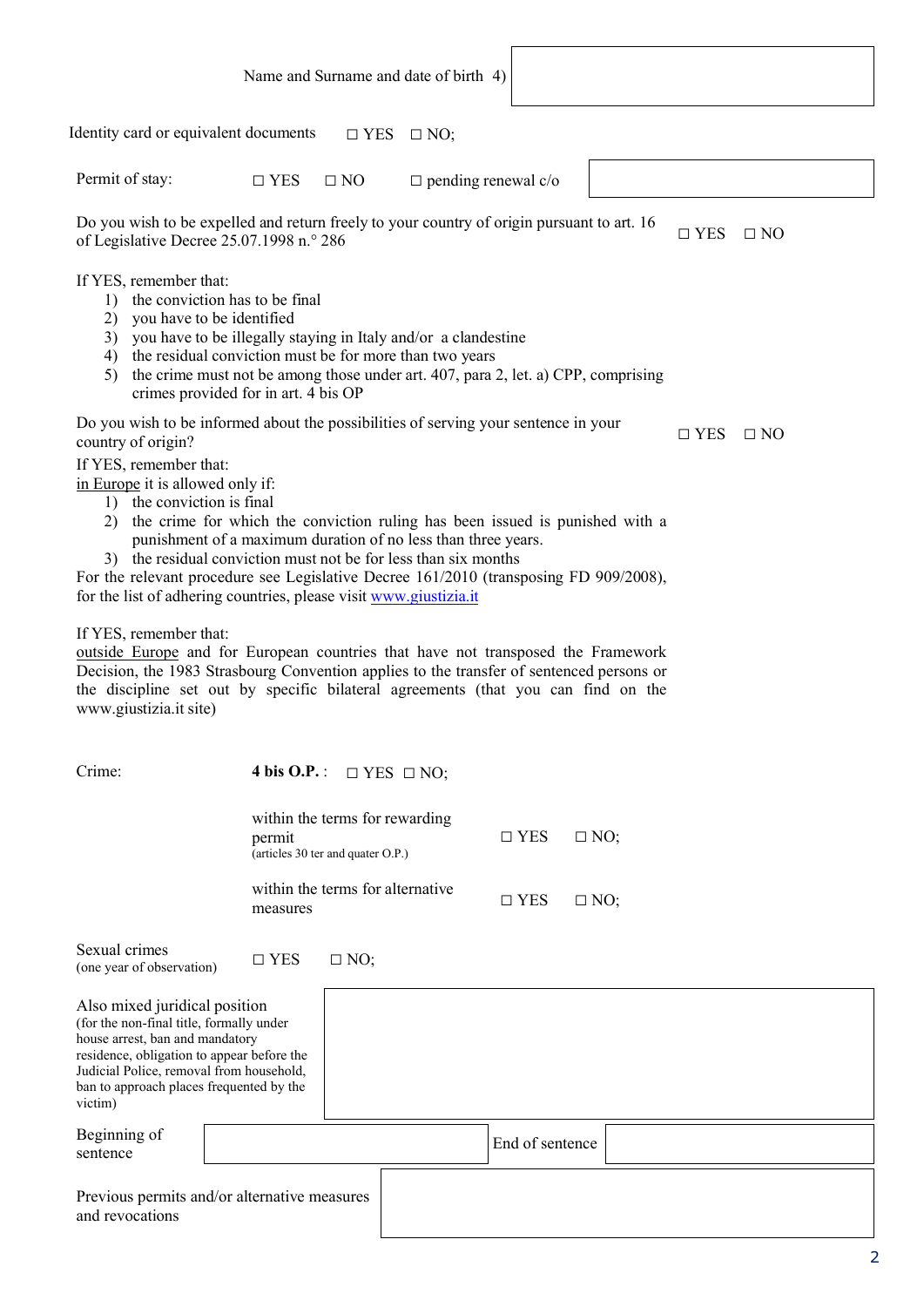| Disciplinary relations (please indicate date<br>and sentence)                                        |                     |                           |                                                                          |            |
|------------------------------------------------------------------------------------------------------|---------------------|---------------------------|--------------------------------------------------------------------------|------------|
| Juridical-pedagogic officer                                                                          |                     |                           |                                                                          |            |
| Observation period<br>beginning date                                                                 |                     |                           | Expected date of the team<br>meeting for the final<br>observation report |            |
|                                                                                                      |                     | <b>Personal situation</b> |                                                                          |            |
| Education qualification                                                                              |                     |                           |                                                                          |            |
| Attended education and<br>professional courses                                                       |                     |                           |                                                                          |            |
| Active out-of-prison working<br>experiences (indicate details of<br>the current place of employment) |                     |                           |                                                                          |            |
| In-prison working<br>experiences                                                                     |                     |                           |                                                                          |            |
| Known health problems                                                                                |                     |                           |                                                                          |            |
| Reported health problems                                                                             |                     |                           |                                                                          |            |
| Drug-addict                                                                                          | $\Box$ YES          | $\Box$ NO;                | Alcoholic □ YES                                                          | $\Box$ NO; |
| Drug / alcohol-addiction<br>certification                                                            | $\hfill\Box$<br>YES | $\Box$ NO;                |                                                                          |            |
| Therapeutic programme<br>eligibility certification                                                   | $\hfill\Box$ YES    | $\Box$ NO;                |                                                                          |            |
| Current therapeutic<br>programmes                                                                    | $\hfill\Box$<br>YES | $\Box$ NO;                | If YES,<br>which:                                                        |            |
| Operation unit: $\Box$ in charge                                                                     |                     | $\Box$ not in charge      |                                                                          |            |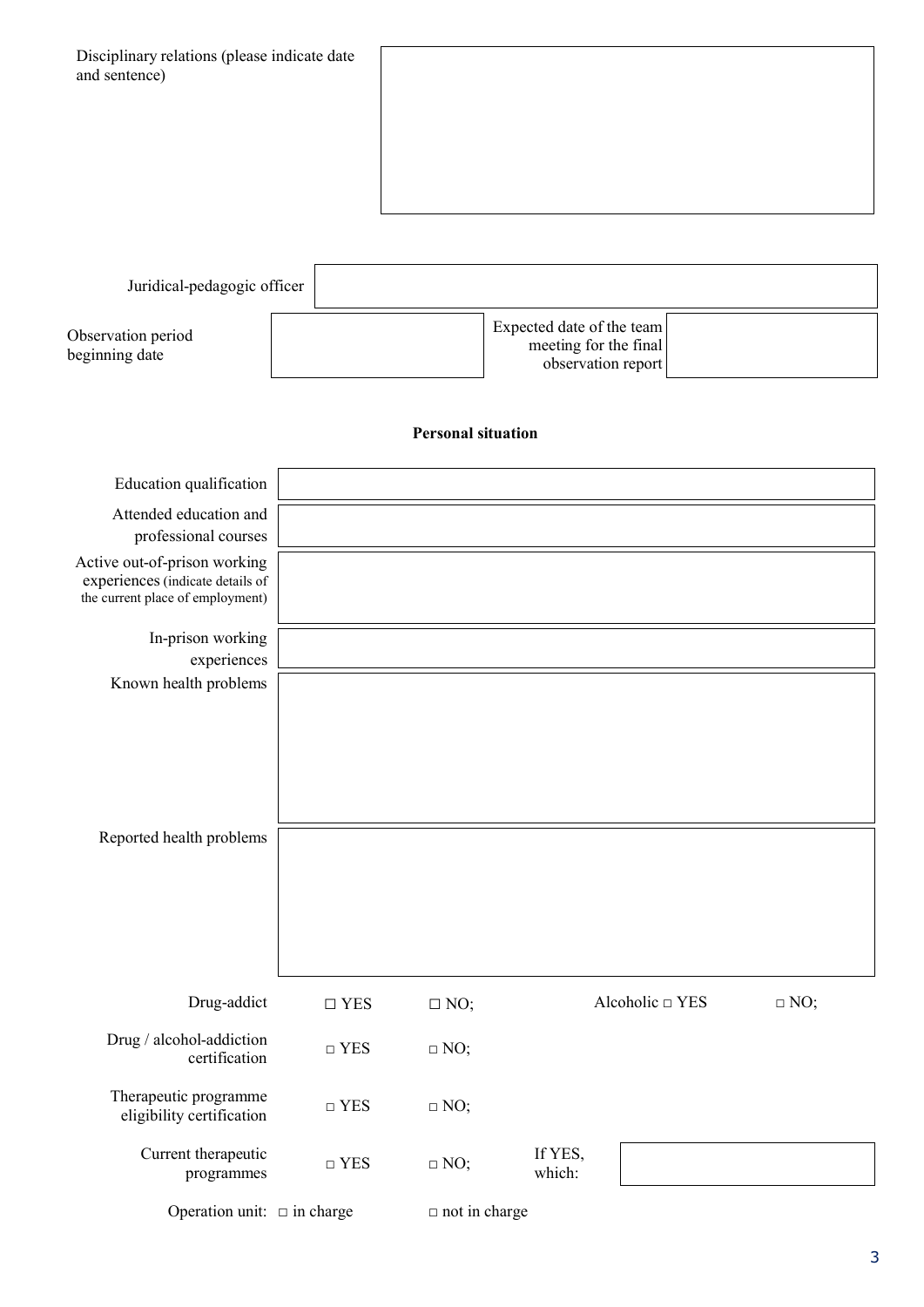|                                       |                                                                                          | CPS: $\Box$ in charge                                                           | $\Box$ not in charge                                                                                                           |
|---------------------------------------|------------------------------------------------------------------------------------------|---------------------------------------------------------------------------------|--------------------------------------------------------------------------------------------------------------------------------|
|                                       |                                                                                          | SERT: $\Box$ in charge                                                          | $\Box$ not in charge                                                                                                           |
|                                       | Other territorial entities<br>involved                                                   |                                                                                 |                                                                                                                                |
|                                       | Allocation section                                                                       |                                                                                 |                                                                                                                                |
|                                       | With whom is he / she<br>being interviewed<br>(Surname and Name and<br>level of kinship) |                                                                                 |                                                                                                                                |
|                                       | Hearing date (if any)                                                                    |                                                                                 |                                                                                                                                |
|                                       | Has he/she paid the interim monetary<br>punishment indicated in the ruling?              | $\Box$ YES $\Box$ NO;                                                           |                                                                                                                                |
|                                       | Other comments                                                                           |                                                                                 |                                                                                                                                |
|                                       |                                                                                          |                                                                                 | Juridical-pedagogic officer Signature                                                                                          |
| I, the<br>undersigned                 |                                                                                          |                                                                                 |                                                                                                                                |
|                                       |                                                                                          |                                                                                 | (Surname and name)                                                                                                             |
| the personality observation activity. |                                                                                          |                                                                                 | Undertake to join in the personal and group activities that are organised within this structure and to actively participate in |
|                                       |                                                                                          |                                                                                 | <b>Signed</b>                                                                                                                  |
|                                       |                                                                                          |                                                                                 |                                                                                                                                |
| I, the<br>undersigned                 |                                                                                          |                                                                                 |                                                                                                                                |
|                                       |                                                                                          |                                                                                 | (Surname and name)                                                                                                             |
|                                       |                                                                                          | Declare that I do not wish to undergo the observation activity                  |                                                                                                                                |
|                                       |                                                                                          |                                                                                 |                                                                                                                                |
|                                       |                                                                                          | the beginning of the observation period are to be made pursuant to art. 13 O.P. | Considering the above, this form must be included in the personal dossier of the convict and the relevant notices concerning   |
|                                       |                                                                                          |                                                                                 |                                                                                                                                |
| Hereby enclosed by the Office:        |                                                                                          |                                                                                 |                                                                                                                                |
|                                       |                                                                                          |                                                                                 |                                                                                                                                |